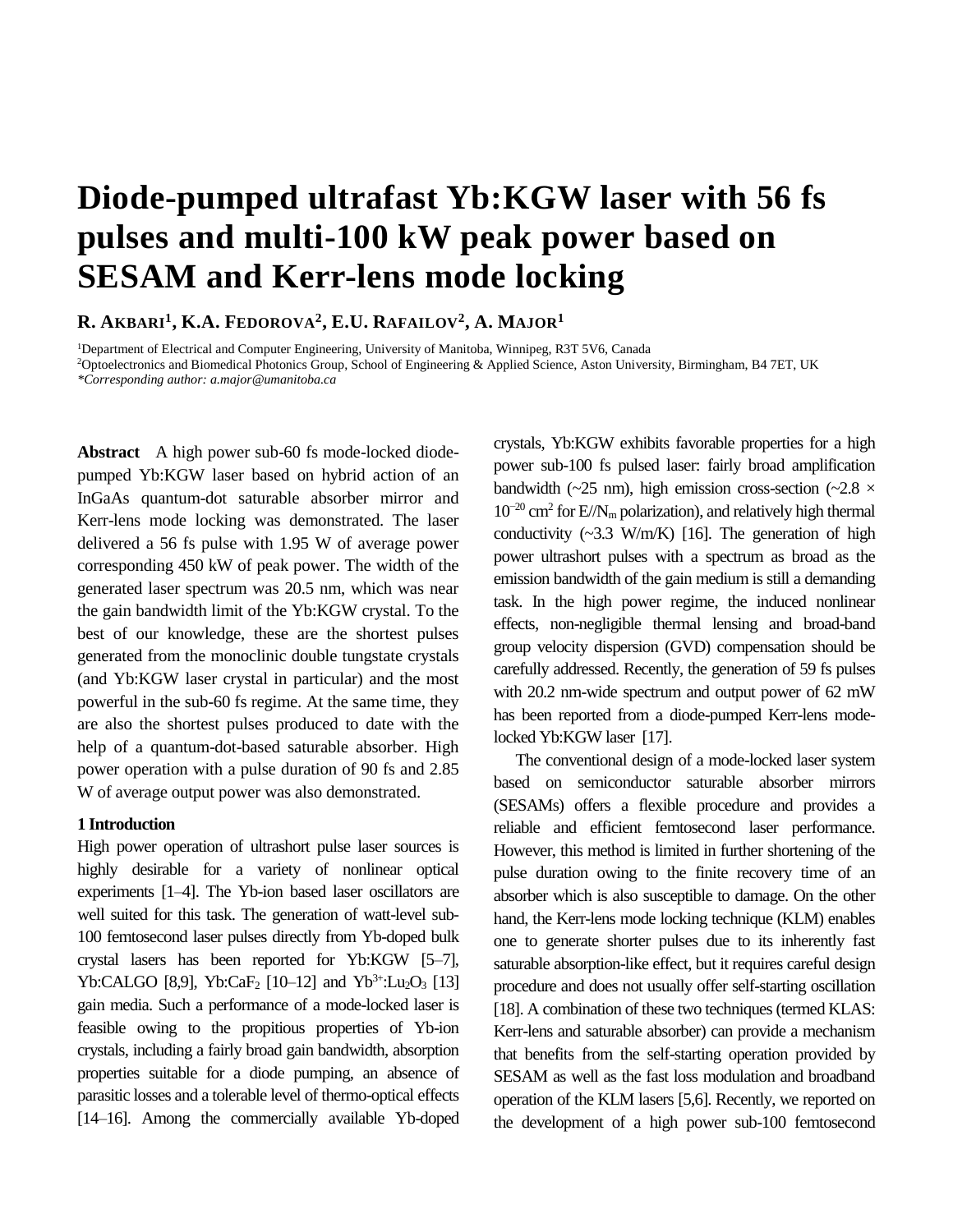KLAS mode-locked laser based on an InGaAs quantum-dot SESAM (QD-SESAM) [7] as an alternative approach to the widely used quantum-well SESAMs [5,6]. Such QD-SESAMs exhibit sub-picosecond recovery time, low saturation fluence (10-25  $\mu$ J/cm<sup>2</sup>), and broad-bandwidth operation. These properties make QD-SESAMs promising candidates for the generation of ultrashort laser pulses [19– 21].

In this work, we report on the generation of high power 56 fs pulses from a diode-pumped Yb:KGW laser oscillator based on KLAS mode locking that used a quantum-dot saturable absorber. Using an InGaAs QD-SESAM with a 0.5% modulation depth, the laser delivered 56 fs pulses with 1.95 W of average output power at a repetition rate of 77.3 MHz. This corresponds to ~450 kW of peak power. To the best of our knowledge, these are the shortest pulses generated from the Yb:KGW laser crystal and the shortest ones to date supported by the QD-SESAM structures. Longer pulses with duration of 90 fs and 2.85 W of average power were also generated using high output coupling.

#### **2 Experimental setup**

The laser oscillator used a 6 mm-long 1.6 at. % doped  $Yb:KGW$  crystal (cut along the N<sub>g</sub>-axis) with antireflection (AR) coatings in a Z-fold cavity (Fig. 1). A fiber-coupled diode laser (100 µm, 0.22 NA) delivered maximum power of 30 W at 980 nm. The pump beam was focused to a spot size of 340  $\mu$ m in the crystal by using two AR-coated achromatic doublets. The absorbed pump power was measured to be around 60%. The laser mode inside the crystal was estimated to be 290 µm in diameter using the ABCD analysis, and it could be gradually increased by adjusting the position of the output coupler mounted on a translation stage. This allowed to introduce the Kerr-lens soft aperturing effect in the mode-locked laser regime owing to a mode size variation with respect to a pump beam waist and a high nonlinear refractive index of the crystal [22]. In the continuous-wave (CW) regime, the laser could deliver up to 6 W of output power using a HR mirror as one of the end mirrors. The laser was polarized along the Nm-axis of the crystal. The thermal lensing of the crystal for the operating range of pump power was estimated to be around 100-150 mm of an equivalent focal length [23]. The QD-SESAM (Innolume GmbH) was grown with 5 pairs of InGaAs quantum dot layers in the saturable structure and had a 0.5% modulation depth with a saturation fluence of 25  $\mu$ J/cm<sup>2</sup> [24]. Two Gires-Tournois interferometer mirrors (GTI) were used for compensation of the positive GVD of the laser crystal and optical components, as well as the pulse chirp induced by a self-phase modulation (SPM). The total negative GVD of  $-3200$  fs<sup>2</sup> per round trip was achieved by two bounces on a  $-550$  fs<sup>2</sup> and  $-250$  fs<sup>2</sup> GTI mirrors (Layertec GmbH). The rest of the cavity mirrors were designed to exhibit low GVD at the laser wavelength (Laseroptik GmbH).



Figure 1. Experimental setup of the mode-locked Yb:KGW laser. AD: achromatic doublets; DM: dichroic mirror; R1-3: concave mirrors; OC: output coupler. R1=300 mm, R2=300 mm and R3=500 mm.

### **3 Results and discussion**

The mode-locked laser operation was initiated by using the QD-SESAM as the end mirror. A stable modelocked laser with spectral bandwidth of 5-8 nm could be realized. The spectral bandwidth of the pulse depended on the pump power and the separation of the output coupler (OC) and the concave mirror R3 (Fig. 1). The output power was maximized for this regime, and the saturation fluence on the absorber was as high as  $270 \mu J/cm^2$ . The Kerr-lensing effect was then introduced by decreasing the OC-R3 distance using a translation stage. This corresponded to the increase of the laser mode size with respect to the pump beam in the crystal. During this procedure the laser underwent multi-pulse oscillation, and the number of pulses per cavity round trip was reduced as the Kerr-lensing effect became more pronounced. A careful adjustment of the pump power was needed during this transition regime. Once the Kerr-lensing effect became sufficiently strong, a stable single-pulse mode-locked laser operation was obtained. With the incident pump power of 18.3 W the laser delivered 56 fs pulses with an average output power of 1.95 W at the repetition rate of 77.3 MHz. The full width at half maximum (FWHM) spectral bandwidth of the laser was measured to be 20.5 nm with a central wavelength of 1040 nm as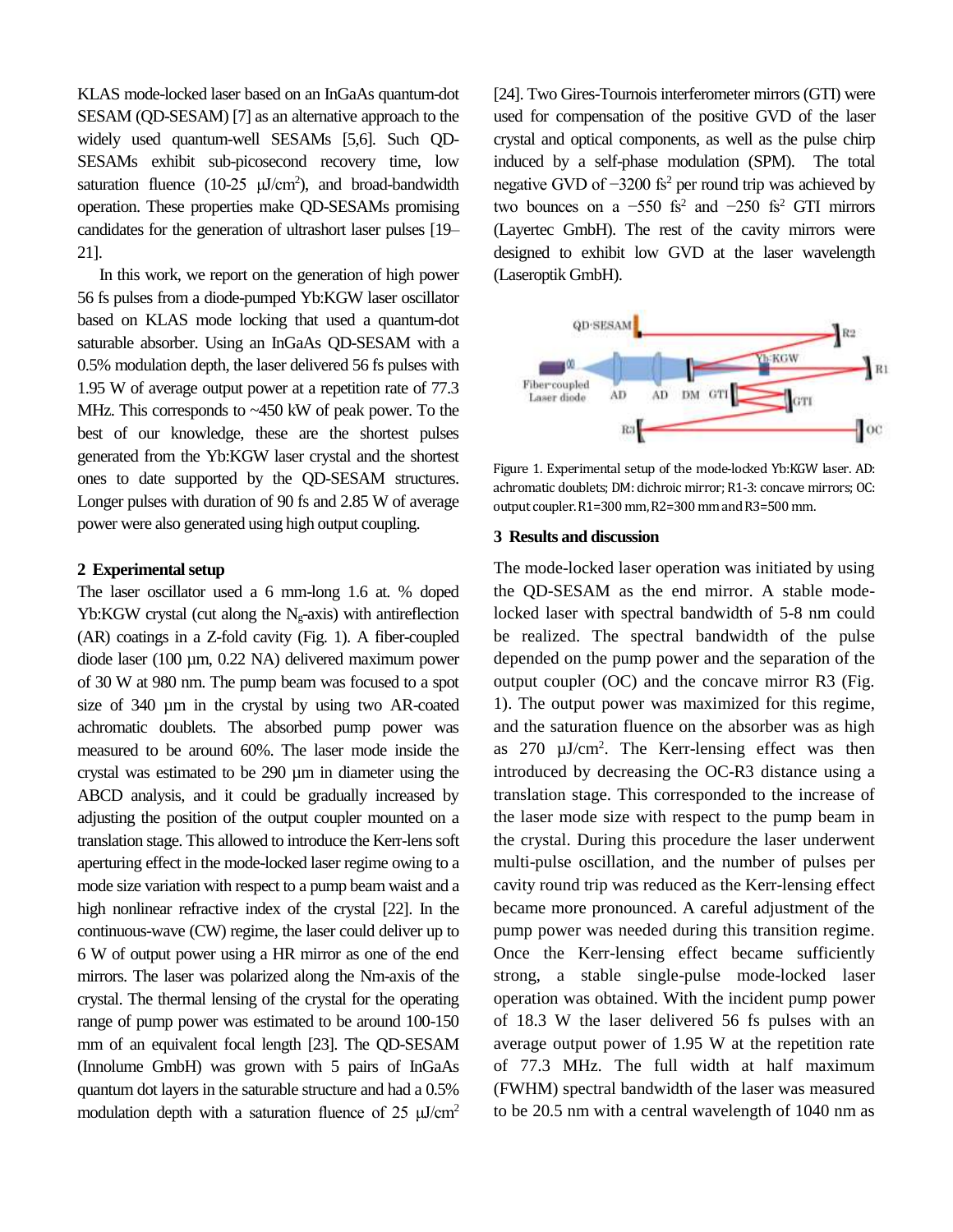shown in Figure 2. The time-bandwidth product (TBWP) was 0.335. At this point, the fluence on the saturable absorber was  $370 \mu J/cm^2$ . The single pulse oscillation per round trip was confirmed by using a fast oscilloscope/ photodetector with a temporal resolution of 100 ps in combination with a wide-range scan (200 ps) autocorrelation [25]. Increasing the pump power resulted in multi-pulse oscillation and cessation of the laser oscillation. The radio frequency (RF) spectrum of the pulse train exhibited high signal-to-noise ratio and the absence of Q-switched mode locking instabilities (Fig. 2c).

The spectrum of the generated pulse was accompanied by a narrow spectral component at 1081 nm, which corresponded to the existence of a dispersive wave (Fig. 2b). This dispersive wave, however, was not observed in measurements performed by the oscilloscope and autocorrelator owing to its low intensity and correspondingly long duration. Indeed, the dispersive wave in normal dispersion regime is broadened due to the interplay of SPM and positive GVD at its oscillation wavelength. The net-GVD was calculated based on the available dispersion measurement data of the GTI mirrors, optical components and the Sellmeier coefficients of an undoped KGW crystal [26]. The calculated positive GVD at the dispersive wave oscillation wavelength  $(1080 \text{ nm})$  was around  $+4500 \text{ fs}^2$ . As it can be seen in Fig. 2b, the total GVD of the cavity rapidly shifted to the normal regime mainly due to the dispersion profile of the −550 fs<sup>2</sup> GTI mirror. The spectral energy of the dispersive wave was estimated to be 6.9% of the total spectral energy, and its presence did not deteriorate the long-term stability of the mode-locked laser. The coexistence of dispersive waves with the main modelocked pulse has been reported and analyzed previously [27–32]. These waves co-propagate with the main pulse, and some of the pulse energy is coupled out to the dispersive waves if they are phase-matched. The higher order dispersion coefficients have the substantial effect in this regime. A general phase-matching condition can be expressed as [31]

$$
D(\omega_n) = \sum_{m \ge 2} \left( \frac{\beta_m}{m!} (-1)^m \omega_n^m \right) + \frac{\beta_2}{2T^2} = \pm 2\pi j, \ \ j = 0, 1, 2, \dots (1)
$$

where  $\beta_m = \frac{\partial^m \phi(\omega)}{\partial \omega^m}$  are dispersion coefficients,  $\omega_0$  is the carrier frequency,  $\phi(\omega)$  is the phase delay per round-trip,  $\omega_n$  is the dispersive wave frequency and  $\tau = \frac{\tau}{1.76}$  where  $\tau$  is the FWHM of the mode-locked pulse duration.



Figure 2. (a) The intensity autocorrelation of the mode-locked laser. Inset: the wide-range scan (200 ps). (b) The spectrum of the modelocked laser (black dotted curve), the calculated round-trip GVD (blue dotted curve) and the dispersive function *D*(λ) (upper graph). (c) RF spectrum of the pulse train. The sech2-shape fits are shown as red solid curves. RBW resolution bandwidth.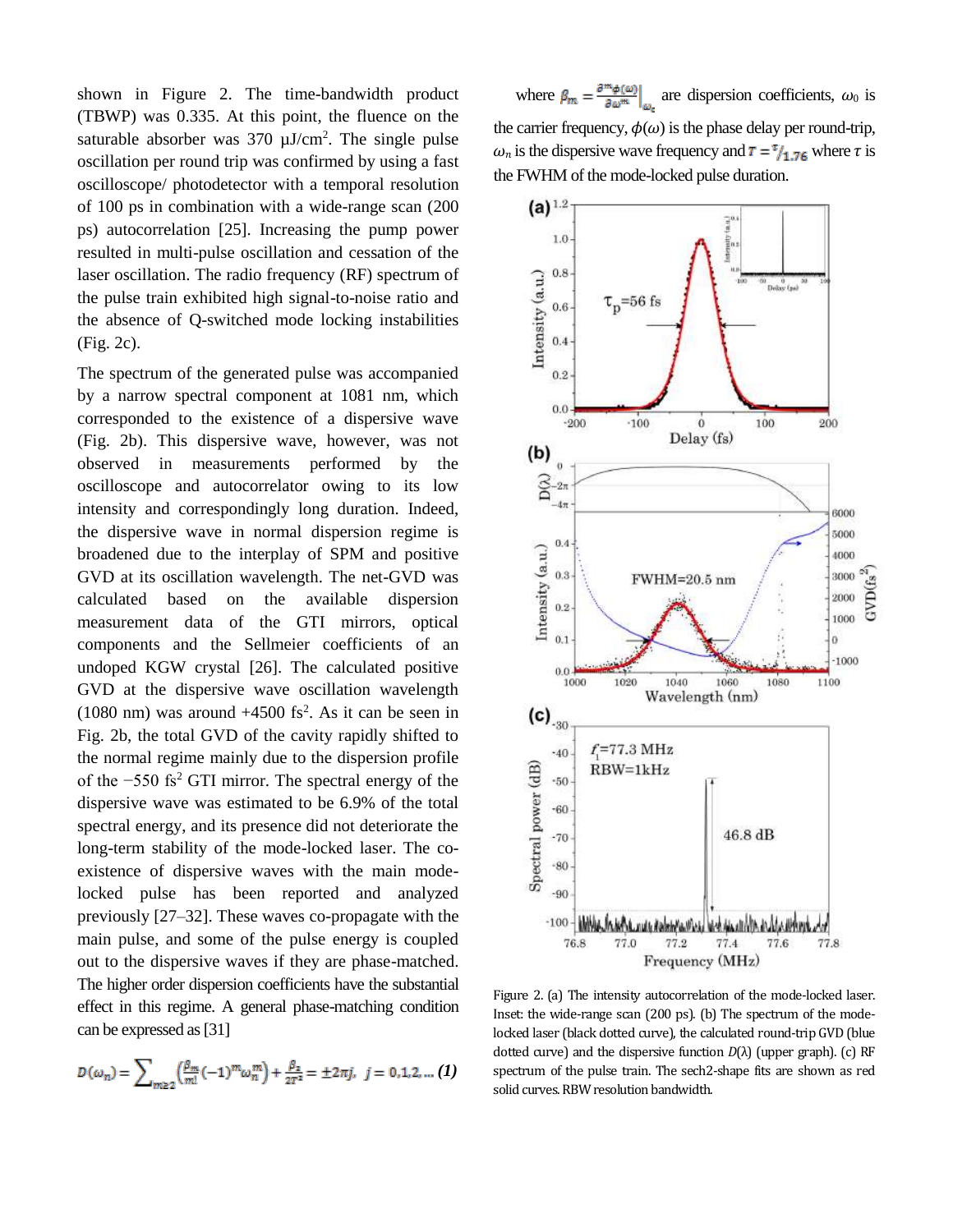The dispersion coefficients at carrier frequency (1041 nm) were calculated to be  $\beta_2$ =-430 fs<sup>2</sup>,  $\beta_3$ =-21451 fs<sup>3</sup>,  $\beta$ <sub>4</sub>=−4.84×10<sup>6</sup> fs<sup>4</sup> using the net-GVD data. For the measured pulse width of  $\tau = 56$  fs, the dispersive function *D* (Eq.1) is plotted in Figure 2(b) (upper curve). The resonance condition was satisfied at the wavelength where the observed dispersive wave was present, i.e.  $D(\lambda = 1081 \text{ nm}) = -2\pi$ . Other possible resonance wavelengths at longer or shorter wavelengths in normal GVD regime were not supported by the effective gain of the laser crystal in combination with the increasing loss of the output coupler and dichroic mirror at those wavelengths. In order to eliminate the dispersive wave, flatter and broader anomalous GVD profile per round-trip for the intended wavelength range is required.

The performance of the laser was also investigated for different GVD and output coupler values (Table 1). The pump power had to be adjusted because of different amount of loss incurred by different number of bounces on combinations of GTI mirrors. By increasing the total negative GVD, longer pulses were generated as expected [5]. The dispersive wave was not observed in case of net-GVD of −4800 fs<sup>2</sup> mainly due to the narrower spectrum of the laser around 1040 nm. With this value of GVD, higher output power could be extracted from the laser cavity by using higher output coupling without significantly compromising the pulse width. For example, 90 fs pulses with 2.85 W of average output power were generated by using 10% output coupling and −4800 fs<sup>2</sup> GVD.

Compared to our previous results of a KLAS modelocked Yb:KGW laser with a QD-SESAM [7], the generated pulse width was significantly reduced from 90 fs  $(FWHM=12.5$  nm) to 56 fs  $(FWHM=20.5$  nm) by decreasing the net-GVD from  $-4400$  fs<sup>2</sup> to  $-3200$  fs<sup>2</sup>, respectively. Our results also showed an enhancement in terms of a pulse duration compared to the previously reported KLAS mode-locked Yb:KGW laser based on a QW-SESAM, where 67 fs pulses with 3 W of output power were generated [6]. We believe that this can be explained by the increased level of SPM due to a longer crystal as well as lower output coupling. The Q-switching instability was also absent during the mode locking procedure, which was attributed to the lower saturation fluence of QD-SESAM. Interestingly enough, the generated 56 fs pulses are also the shortest produced to date with QD-SESAM absorbers

(previously, 86 fs pulses were generated from Cr:forsterite laser [19]).

| <b>Table 1.</b> Summary of the mode-locked Yb:KGW laser performance. |                              |                   |                |            |         |
|----------------------------------------------------------------------|------------------------------|-------------------|----------------|------------|---------|
| GTI-                                                                 | Output                       | Pulse             | Average        | Dispersive | Pump    |
| $GVD^*$                                                              | coupler                      | width             | output         | wave       | power** |
| (f <sub>S</sub> <sup>2</sup> )                                       | $\left( \frac{6}{2} \right)$ | (f <sub>S</sub> ) | power          |            | (W)     |
|                                                                      |                              |                   | (W)            |            |         |
| $-3200$                                                              | 5                            | 56                | 1.95           | Yes        | 18.3    |
| $-3700$                                                              | 5                            | 68                | 1.35           | Yes        | 17.5    |
| $-4800$                                                              | 5                            | 95                | $\overline{2}$ | No         | 18.7    |
| $-4800$                                                              | 7.5                          | 88                | 2.5            | $\rm No$   | 18.6    |
| $-4800$                                                              | 10                           | 90                | 2.85           | $\rm No$   | 18.9    |

\*The roundtrip net-GVD of GTI mirrors

\*\*The incident pump power

Higher power regime, however, would require careful compensation of a strong thermal lensing effect in Yb:KGW. A promising candidate for this regime is Yb:CALGO crystal with a thermal conductivity coefficient of 6.9 W/m/K and emission bandwidth of 80 nm [33]. For example, the generation of 94 fs pulses with 12.5 W of average output power with SESAM mode locking was reported in [8]. Shorter pulses with a duration of 40 fs at lower output power of 1.1 W was also demonstrated in this crystal by Kerr-lens mode locking technique [9]. Another promising Yb-doped laser crystal for generating high power sub-100 fs pulses is  $Yb:CaF_2$  crystal with a thermal conductivity coefficient of 6 W/m/K and emission bandwidth of 30 nm [34,35]. The generation of 68 fs and 48 fs pulses with output powers of 2.3 W and 2.7 W using the Kerr-lens mode locking have been reported in [12] and [10], respectively. It should be noted that results presented in [9,10] and [12] were not obtained with directly diodepumped lasers which greatly reduces their overall efficiency and potential for further power scaling. Therefore, the use of commercially available laser diodes for direct diode pumping is a desired feature due to the reduced cost and complexity of the laser system. A diode-pumped SESAM mode-locked Yb:CaF<sub>2</sub> laser was also demonstrated, delivering 87 fs pulses with 1.4 W of output power [11]. A new laser crystal,  $Yb^{3+}$ :Lu<sub>2</sub>O<sub>3</sub>, with thermal conductivity of 11 W/m/K and emission bandwidth of 13 nm has also shown its potential in this regime [36]. The generation of 71 fs pulses with 1.09 W of average power was reported in [13]. A comparison of performance of the diode-pumped Yblasers in the sub-100 fs regime is shown in Figure 3. As can be seen, the generated 56 fs pulses with 450 kW of peak power in our work demonstrate more than one order of magnitude higher average and peak powers when compared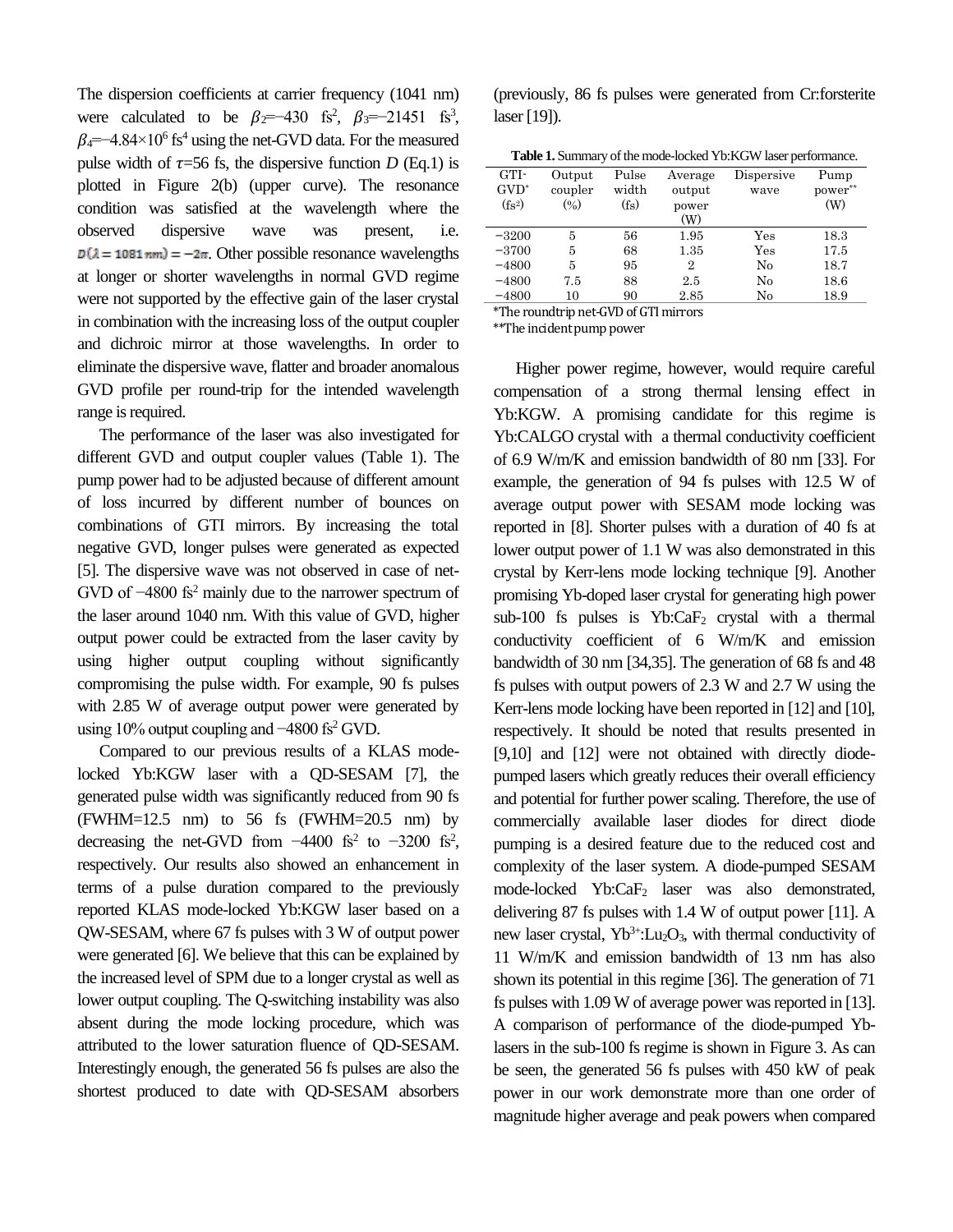to the previous sub-60 fs diode-pumped Yb-lasers [37–42]. We believe that such a powerful ultrashort pulse laser source will be attractive for nonlinear frequency conversion into the visible and near-infrared ranges [43–45].



Figure 3: Comparison of sub-100 fs diode-pumped Yb-doped crystal lasers [5–7, 11, 13, 37-42, 46]. Data from Ref. [8] are not shown for scaling reasons to better visualize the <90 fs regime. SA: saturable absorber, SESAM.

## **4 Conclusion**

In summary, a high power sub-60 fs Yb:KGW laser modelocked using KLAS mode locking with a QD-SESAM was demonstrated. The laser delivered 56 fs pulses with 1.95 W of average power, which is, to the best of our knowledge, the shortest pulse duration generated from the monoclinic double tungstate crystals and the Yb:KGW crystal in particular. The output average and peak powers were an order of magnitude higher than previously reported values.

The QD-SESAM was used to initiate and sustain the pulse generation while the Kerr-lens mode locking effect was introduced for the further pulse duration shortening and stabilization of the single-pulse regime. The spectral bandwidth of the mode-locked laser was 20.5 nm which was near the emission bandwidth limit of the Yb:KGW laser crystal (~25 nm). The pulse duration was limited by the appearance of the dispersive wave at longer wavelength which was caused by the increased level of uncompensated dispersion. This fact and the underutilized emission bandwidth point out to the possibility of generation of even shorter pulses. This can be achieved by more careful dispersion management. At the same time, using a more broadband emission with the Ng-polarisation of Yb:KGW [47] or gain media such as Yb:CALGO will be also beneficial. Our preliminary KLAS mode locking results with this crystal indicate that the generation of powerful sub-50 fs pulses is possible [48] and will be the subject of future publication. The use of a lower output coupling to reduce the gain [49] can be another route to shorter pulses albeit at the price of a lower output power.

**Funding**. Natural Sciences and Engineering Research Council of Canada (NSERC); University of Manitoba; Western Economic Diversification Canada (WD).

#### **References**

- 1. A. Major, D. Sandkuijl, and V. Barzda, Opt. Express **17**, 12039 (2009).
- 2. D. Sandkuijl, R. Cisek, A. Major, and V. Barzda, Biomed. Opt. Express **1**, 895 (2010).
- 3. R. Akbari and A. Major, Laser Phys. **23**, 35401 (2013).
- 4. A. Major, F. Yoshino, J. S. Aitchison, P. W. E. Smith, E. Sorokin, and I. T. Sorokina, Appl. Phys. Lett. **85**, 4606 (2004).
- 5. H. Zhao and A. Major, Opt. Express **22**, 30425 (2014).
- 6. H. Zhao and A. Major, Opt. Express **21**, 31846 (2013).
- 7. R. Akbari, H. Zhao, K. A. Fedorova, E. U. Rafailov, and A. Major, Opt. Lett. **41**, 3771 (2016).
- 8. A. Greborio, A. Guandalini, and J. Aus der Au, Proc. SPIE **8235**, 823511 (2012).
- 9. P. Sevillano, P. Georges, F. Druon, D. Descamps, and E. Cormier, Opt. Lett. **39**, 6001 (2014).
- 10. P. Sevillano, G. Machinet, R. Dubrasquet, P. Camy, J.-L. Doualan, R. Moncorge, P. Georges, F. P. Druon, D. Descamps, and E. Cormier, in Advanced Solid-State Lasers Congress (OSA, 2013), p. AF3A.6.
- 11. F. Pirzio, S. D. Di Dio Cafiso, M. Kemnitzer, F. Kienle, A. Guandalini, J. Aus der Au, and A. Agnesi, J. Opt. Soc. Am. B **32**, 2321 (2015).